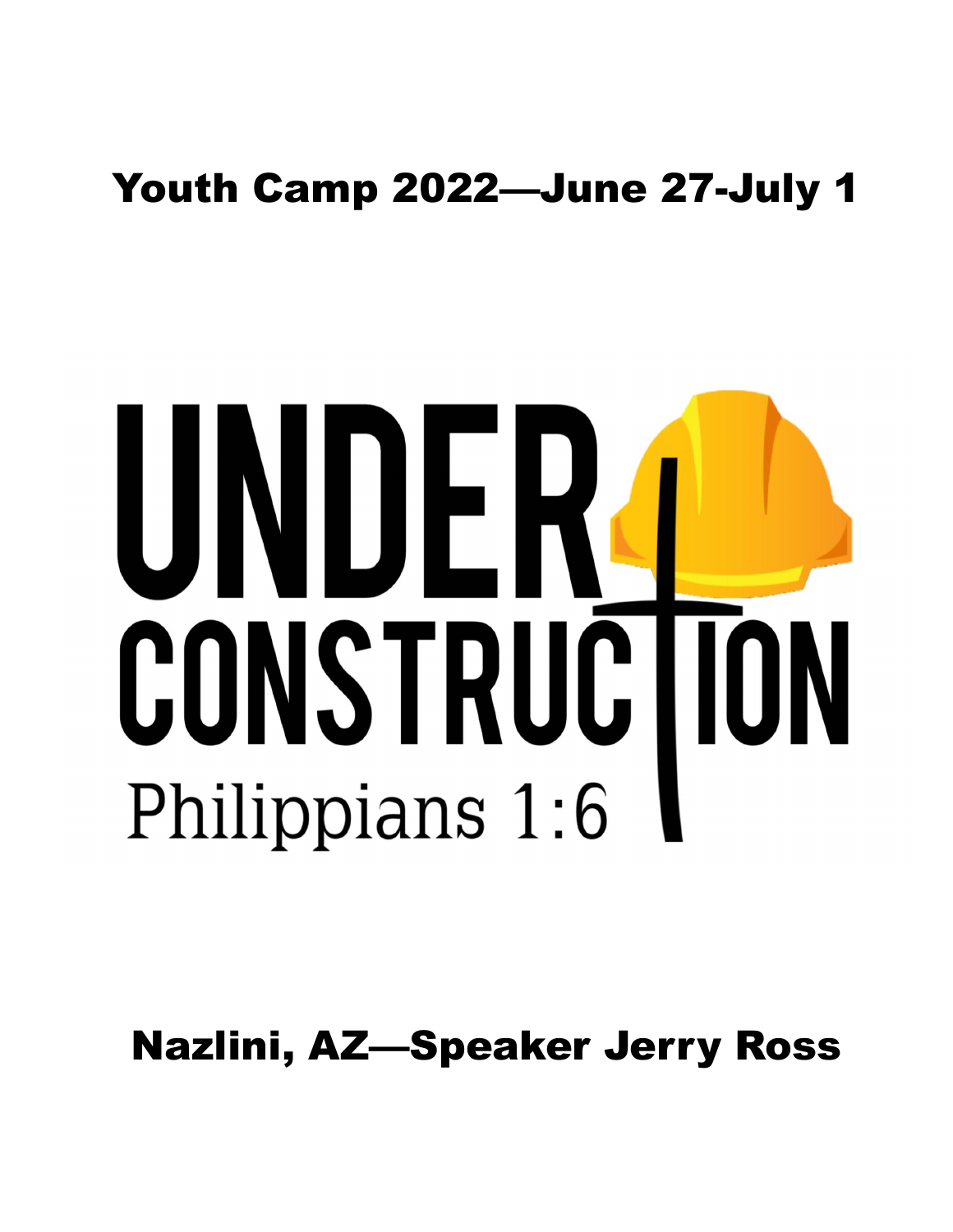# Youth Camp Information

**WHERE:** Navajoland Baptist Youth Camp Solid Rock Baptist Church Grounds in Nazlini, AZ WHEN: June 27th - July 1st, 2022 (Monday - Friday)

\*Groups may arrive on site as early as 2:00, but not later than 4:00pm so at to be unpacked in time for Camp Orientation at 5:00pm.

**WHO:** Young people ages 10-17 and qualified counselors.

\*Counselors need to be age 18 or older. Counselors should be ready soulwinners, faithful servants in their local church with the full recommendation of their local pastor to minister to young people with discretion and spiritual maturity.

COST: \$90 per camper + spending money for concessions stand offering and ugly shirt competition (bring quarters).

#### What to bring to Youth Camp

Plenty of play clothes for the week Swimwear Two or three sets of "church clothes" T-shirt to wear over swimwear Sleeping bag or cot with blankets and pillow Plastic bag for wet clothing Tennis shoes and church shoes **Pens** or pencils Towels and wash clothes for the week Bible Large "Beach" towel for swimming Extra money for snacks during the week Soap and shampoo Extra money for special offerings Toothbrush and toothpaste **Extra money for ugly shirt competition** Dirty clothes bag

Note: Parents please label all articles that your child brings

## **Things not allowed at Youth Camp**<br>CD player, games etc.) Cell phones of any kind

Electronic devices (radio, CD player, games etc.) Comic books, magazines, novels, etc. Hand-held computers (I-pads, etc) Earrings or necklaces on boys Shorts of any kind at activities Shirts or caps with unchristian themes Fireworks or firearms Body piercings for boys, girls, or counselors

#### Camp Dress Code

#### Boys:

- 1. Long pants and shirts must be worn at all times.
- 2. "Dress or casual" pants and a collared shirt are required at all classes and services.
- 3. No boy will be allowed to wear any type of sleeveless shirt to any activity.
- 4. Boys will be allowed to wear casual sleepwear in the dorms only!

#### Girls

- 1. Dresses or skirt and blouse are required attire at all classes and services.
- 2. No sleeveless dresses or "low-cut" blouses or dresses will be allowed at any time.
- 3. All dress, skirt lengths must be below the bottom of the knee even when sitting.
- 4. Only split skirts (culottes) will be allowed at the activities. Absolutely NO pants allowed!
- 5. Girls will be allowed to wear casual sleepwear in the dorms only!
- 6. Only one-piece swimsuits are allowed for swimming.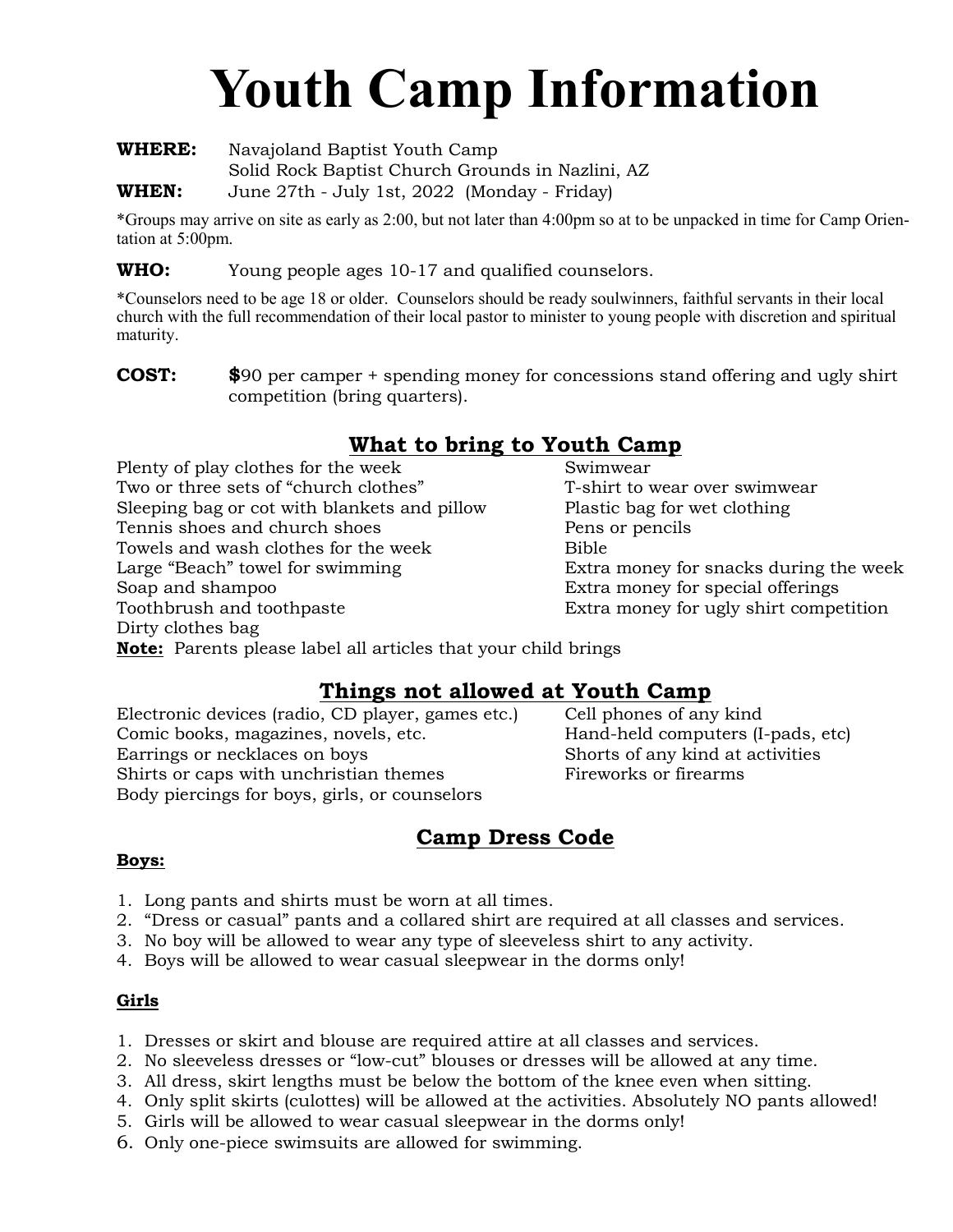# General Rules

- 1. Every instruction of all leaders must be followed promptly.
- 2. All dormitories must be clean by 8:45am each morning.
- 3. There will be no defacement of camp property. Any person responsible for such conduct will be held financially accountable.
- 4. All meals must be attended unless a camper is excused due to illness.
- 5. Absolutely no personal music devices, iPads, or video games will be permitted at the camp.
- 6. There will be no practical jokes or disorderly conduct on the grounds at any time.
- 7. A daily rest time must be observed by all campers from 1:00pm until 1:30pm. Everyone must rest in his or her bedding quietly.
- 8. No bodily contact will be allowed between boys and girls. Young men will not visit the young women's dorms, nor will the young women visit the young men's dorms.
- 9. Separate swimming will be maintained for boys and girls; spectators of the opposite gender will not be allowed at the swimming hole.
- 10.Girls will be required to wear a dress or skirt and blouse to all classes and services. Absolutely no shorts, jams, or pants will be allowed on girls and no clothing with un-Christian themes displayed (rock t-shirts, etc.) will be allowed on anyone. Boys must wear shirts at all times. No tank tops or net shirts will be allowed.
- 11.Girls and boys will be required to wear modest, appropriate sleepwear even while in a dorm setting among the same gender.
- 12. All lights must be turned out on schedule.
- 13.Anyone who cannot obey the rules will be considered disinterested in our camping program and will be sent home at the parent's expense.
- 14.It may be necessary to make new rules or strengthen existing rules.
- 15.Get excited about what you are doing and have a good time.

# Hebrews 13:17

Obey them that have the rule over you, and submit yourselves:

for they watch for your souls, as they that must give account,

that they may do it with joy, and not with grief: for that *is* unprofitable for you.